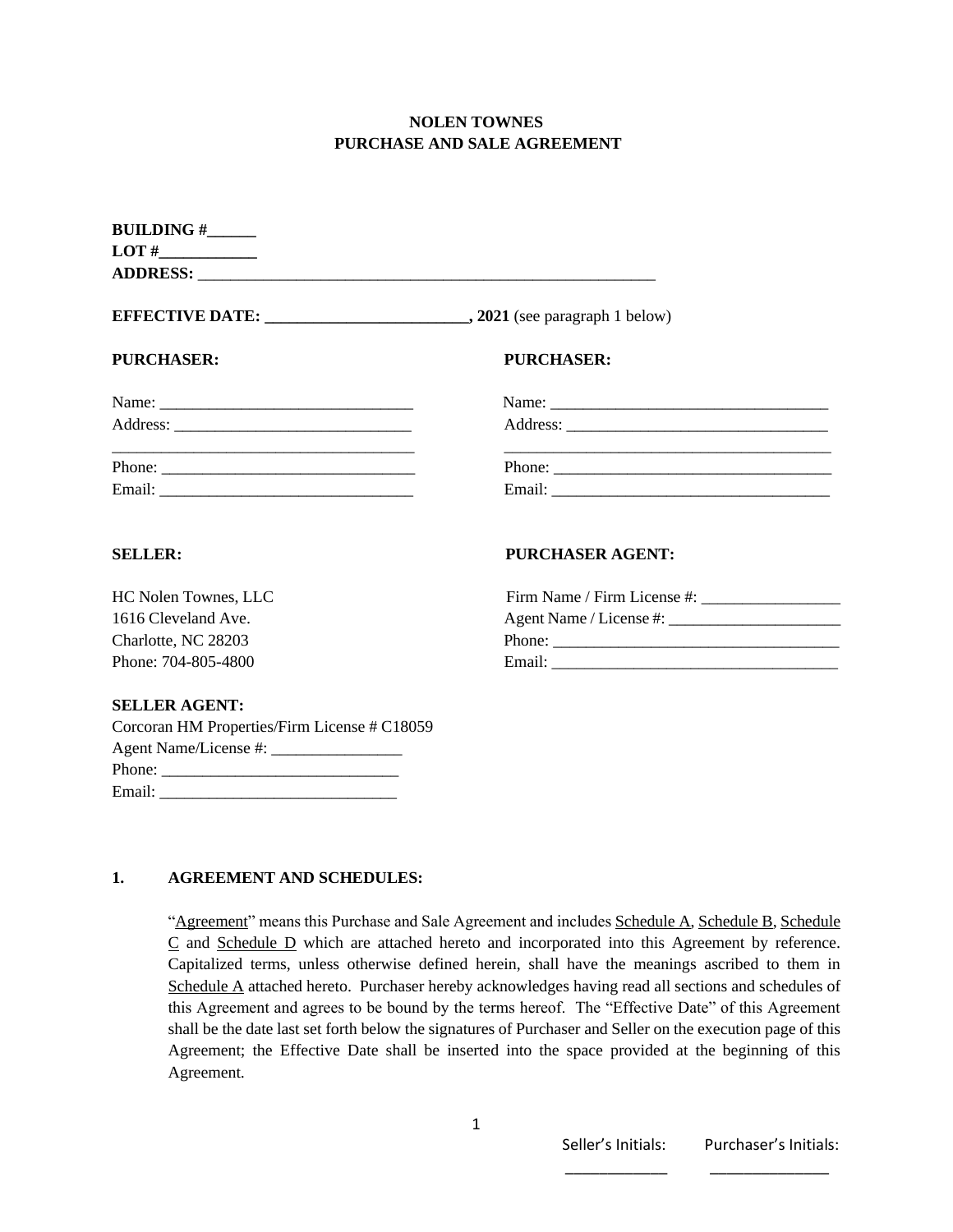#### **2. PURCHASE AND SALE:**

- A. Seller hereby agrees to sell to Purchaser, and Purchaser hereby agrees to purchase from Seller, all of Townhome No.:\_\_\_\_\_\_\_\_\_\_\_\_\_\_\_\_\_\_\_\_\_ of Nolen Townes to be constructed by the licensed general contractor (the "Contractor") with whom Seller will contract for the construction of the Nolen Townes located at Runnymede Lane, in the City of Charlotte, Mecklenburg County, North Carolina and more specifically described on Schedule C attached hereto and incorporated herein by reference (the "Townhome") which shall be located in a planned unit development established pursuant to the covenants, conditions, easements and restrictions set forth in that certain "Declaration of Covenants, Conditions and Restrictions for Nolen Townes" (the "Declaration"), a proposed draft of which has been furnished to Buyer, and which shall be administered by Nolen Townes Townhome Association, Inc., a North Carolina non-profit corporation (the "Association"). The drawings attached hereto as Schedule C are approximate and subject to change based on field conditions, governmental requirements, and similar factors; however, no such changes shall diminish materially the accessibility, value, or size of the Townhome. Furthermore, the Declaration may be amended pursuant of the terms thereof.
- B. Seller may elect to collaterally assign the Agreement to any lender providing financing to Seller. No such assignment shall have any effect on the obligations of Purchaser under this Agreement.
- C. The Closing shall be established as provided in Section 1(A) of Schedule A.

### **3. PURCHASE PRICE AND TERMS OF PAYMENT:**

The base purchase price for the Townhome shall be  $\frac{1}{2}$  (the "Base Purchase Price").

Upon the selection of the Upgrades and approval of the Additional Costs (both as defined in Schedule A), the Base Purchase Price shall be increased by an amount equal to the Additional Costs (collectively, the "Purchase Price"), as more particularly described in Section 3 of Schedule A.

- A. The Purchase Price shall be paid in the following manner:
	- 1. A seven and a half percent (7.5%) deposit on the Base Purchase Price. Price shall be paid to Seller concurrently with the execution of this Agreement by Purchaser, equal to \$\_\_\_\_\_\_\_\_\_\_\_\_\_\_\_\_ (the "Deposit").
	- 2. An additional earnest money deposit ("Additional Deposit") shall be paid at the time the Additional Costs are approved by Purchaser (as described in Schedule A). The Additional Deposit shall be equal to fifty percent (50%) of the Additional Costs.
	- 3. The balance of the Purchase Price shall be paid at Closing as provided in Section 2 of Schedule A.
- B. The Deposit together with the Additional Deposit shall be referred to herein as the "Earnest Money Deposit". The Earnest Money Deposit shall be held in escrow by Chicago Title Insurance Company in accordance with the terms of this Agreement and in accordance with all applicable laws, statutes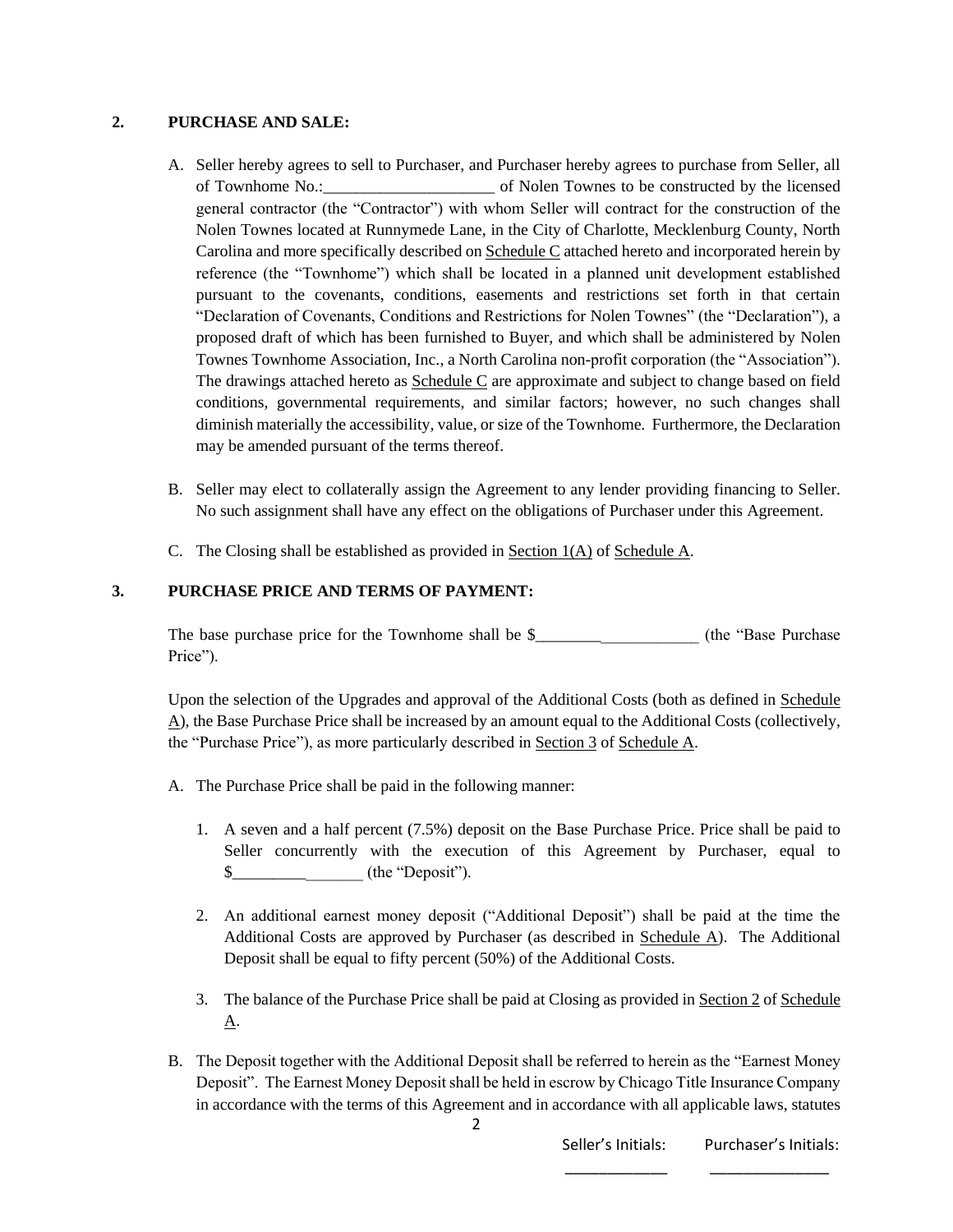and regulations. EXCEPT AS OTHERWISE PROVIDED HEREIN, THE EARNEST MONEY DEPOSIT SHALL BECOME NON-REFUNDABLE TO PURCHASER WHEN PAID.

C. Purchaser will also be required to pay the Association at Closing: (i) a portion of the monthly installment of the assessment for Common Expenses against the Townhome, prorated to the date of settlement, and (ii) an initial working capital contribution in an amount equal to twice the monthly installment of the assessment for Common Expenses against the Townhome. These amounts shall be non-refundable.

#### **4. ADDITIONAL ITEMS:**

Purchaser also acknowledges having received, reviewed and understood each of the documents or items listed below (including all exhibits attached thereto); as evidence of its receipt of the following items, Purchaser has initialed on the line corresponding to each item:

- A. \_\_\_\_\_\_\_\_\_\_\_\_\_ Site Plan
- B. \_\_\_\_\_\_\_\_\_\_\_\_\_\_\_ Recorded Declaration of Covenants, Conditions and Restrictions for Nolen Townes, Articles of Incorporation of the Association and Bylaws of the Association.

#### **5. CONDITIONS ON SELLER'S OBLIGATIONS:**

PURCHASER EXPRESSLY UNDERSTANDS AND AGREES THAT SELLER'S OBLIGATIONS UNDER THIS AGREEMENT ARE CONDITIONED ON THE SATISFACTION OF CERTAIN CONDITIONS, AS OUTLINED IN SECTION 20 OF SCHEDULE A. PURCHASER UNDERSTANDS THAT IF SELLER AT ANYTIME HEREAFTER REASONABLY DETERMINES THAT THOSE CONDITIONS CANNOT REASONABLY BE SATISFIED ON OR **BEFORE ONE HUNDRED EIGHTY (180) DAYS FOLLOWING THE EFFECTIVE DATE**, THEN SELLER SHALL HAVE THE RIGHT TO CANCEL THIS AGREEMENT BY DELIVERY OF WRITTEN NOTICE OF CANCELLATION TO PURCHASER. IF SELLER ELECTS TO CANCEL AS PROVIDED ABOVE, PURCHASER SHALL BE ENTITLED TO THE RETURN OF THE EARNEST MONEY DEPOSIT, AND THE PARTIES SHALL HAVE NO FURTHER RIGHTS AND LIABILITIES UNDER THIS AGREEMENT.

#### **6. CONSTRUCTION OF NOLEN TOWNES AND TOWNHOME:**

Seller shall construct and complete the Nolen Townes and Townhome substantially in accordance with final plans and specifications (the "Plans") to be prepared by Seller based upon the preliminary drawings for the Townhome building (the "Building") in which the twenty seven (27) residential Townhomes for Nolen Townes are located (collectively, the "Site Plan"), copies of each which have been delivered to Purchaser. Purchaser acknowledges that the Preliminary Plans are not the final working drawings for the Building or the Townhome and that the Plans may vary from the Preliminary Plans in minor respects, including, but not limited to, changes to the exterior design of and materials used in the Building and changes in the design or configuration of the common areas. Purchaser also acknowledges that in the

 $\overline{\phantom{a}}$  , and the contract of the contract of the contract of the contract of the contract of the contract of the contract of the contract of the contract of the contract of the contract of the contract of the contrac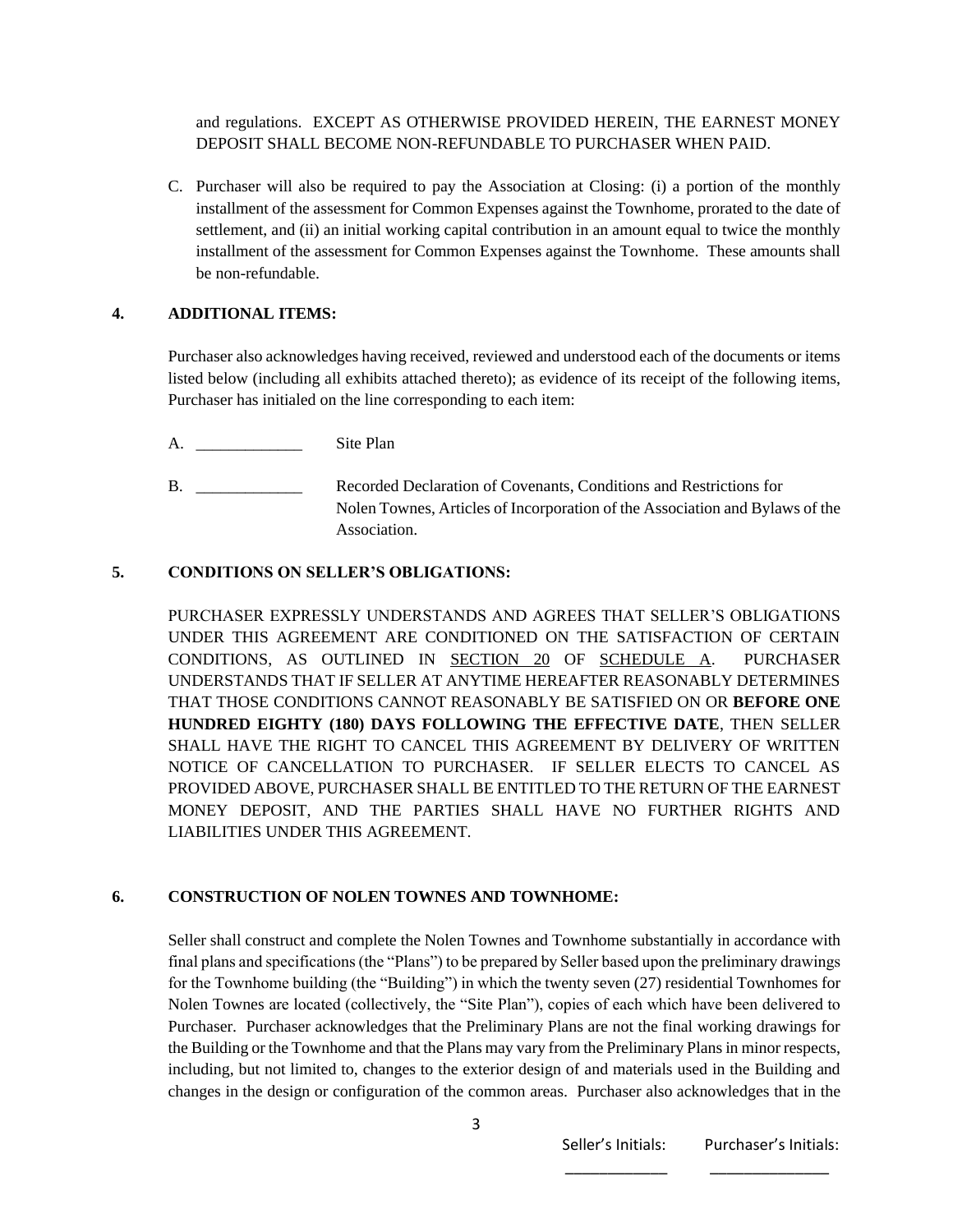course of construction of the Townhome, certain minor changes, substitutions or modifications may be necessitated by governmental authorities having jurisdiction over the Building and the Townhome, job conditions, design changes by the contractor or architect, or availability of materials. All such changes, substitutions, and modifications are hereby authorized by Purchaser, provided that the changes do not materially affect the size or the value of the Townhome. Seller expressly reserves the right to make substitutions of materials or products in the construction of the Building and the Townhome, provided that such substitutions do not materially affect the value of the Townhome. Seller shall notify Purchaser of any such changes, substitutions, or modifications.

IN WITNESS WHEREOF, Seller and Purchaser have executed this Agreement as of the Effective Date.

#### **SELLER: PURCHASER:**

| HC NOLEN TOWNES, LLC |  |
|----------------------|--|
|                      |  |

| By:    |       |  |
|--------|-------|--|
| Title: |       |  |
| Date:  | Date: |  |

Seller's Initials: Purchaser's Initials: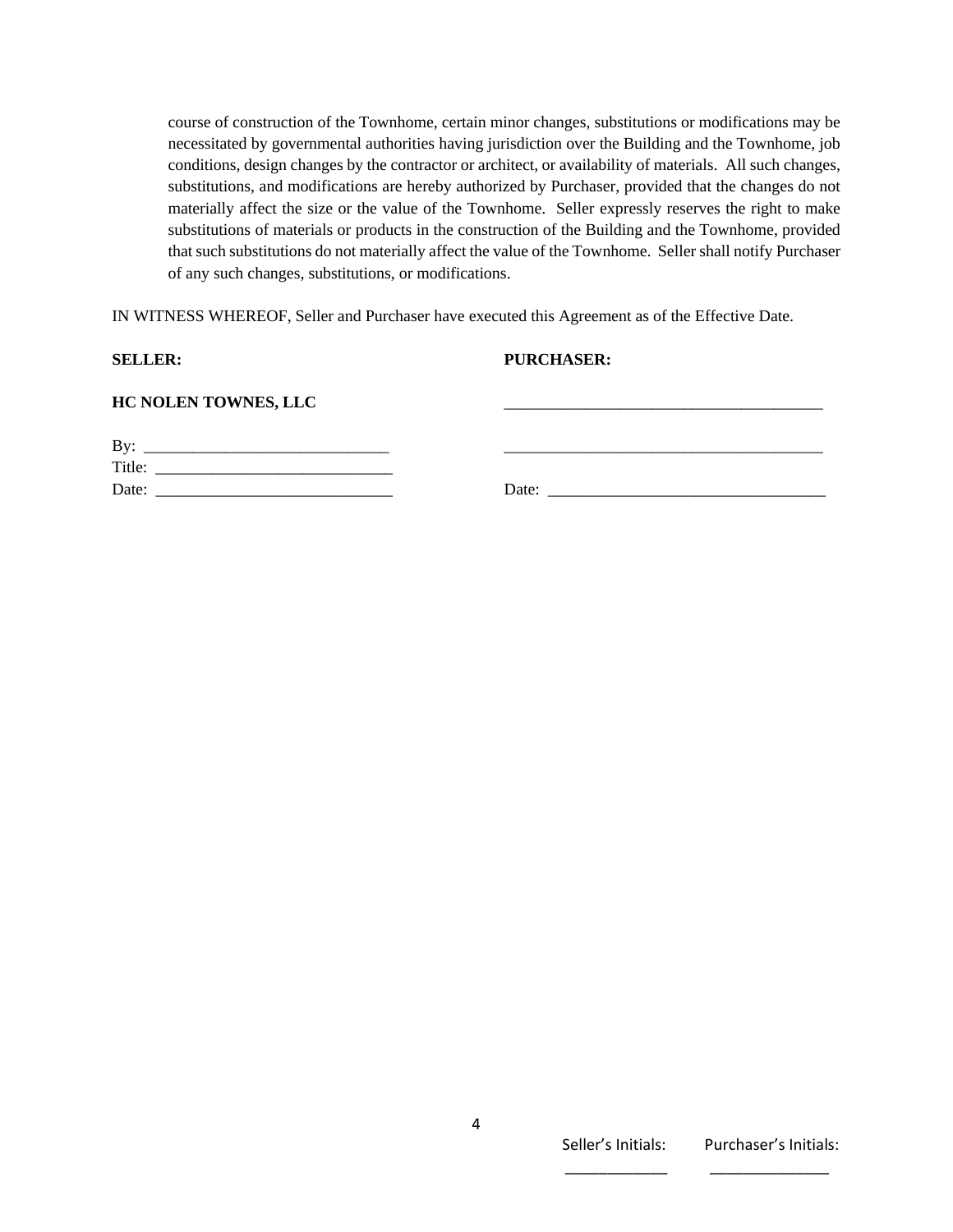#### **SCHEDULE A**

#### **TERMS AND CONDITIONS**

#### **1. CLOSING:**

- A. The closing of the transaction contemplated under this Agreement (the "Closing") shall take place on or before the date that is twenty (20) days following substantial completion of the Townhome (the "Closing Date"). Seller shall notify Purchaser, at least twenty (20) days prior to the Closing Date that the Townhome is substantially complete. The issuance of a certificate of occupancy or its equivalent by the appropriate governmental agency shall constitute irrefutable and conclusive evidence of substantial completion of the Townhome. The fact that the Townhome may require minor repairs, touch-ups or adjustments shall not constitute a valid reason for Purchaser to fail to close on the Closing Date.
- B. The Closing shall take place at Doyle & Wallace, PLLC in Charlotte, North Carolina.
- C. The Closing shall be deemed to have occurred on the date that Seller receives all funds due from Purchaser, as shown on the Closing statement prepared in accordance with this Agreement, and Purchaser has executed all necessary documents.
- D. Prior to the Closing Date, Purchaser shall, at its expense, make arrangements with the appropriate utility companies to have the accounts for utility services to the Townhome transferred into its name. If Purchaser fails to do so, then Purchaser shall pay to Seller on demand any utility charges for the Townhome pertaining to periods after the Closing Date, together with an administrative fee of Two Hundred Fifty Dollars (\$250.00).
- E. If Purchaser is unable or unwilling to close on the Closing Date provided for in Section  $1(A)$ , Purchaser shall be in default under this Agreement, and Seller shall have the option of exercising all of its rights and remedies as provided in this Agreement or by law for Purchaser's default, or of postponing the Closing, in which event Purchaser agrees to pay a late charge at a rate of Three Hundred Dollars (\$300.00) per day from the scheduled Closing Date until the actual Closing Date. The parties agree that such late charge constitutes a good faith estimate of the damages that will be incurred by Seller as a result of the delay. TIME IS OF THE ESSENCE with respect to the Closing Date, and also with respect to any other provision of this Agreement that requires performance by Purchaser within a specified time period.
- F. All payments at Closing shall be made by wire transfer or certified check, cashier's check or attorney's trust account check drawn on a bank located in the Charlotte, North Carolina area in United States currency.
- G. Seller does not represent and warrant to Purchaser that the Townhome will be completed by any particular date. As construction of the Townhome progresses, Seller may elect to update Purchaser periodically as to the estimated completion date for the Townhome, but such updates shall not be binding upon Seller, and the Scheduled Closing Date shall be established only in the manner provided in Section 1(A).

 $\overline{\phantom{a}}$  , and the contract of the contract of the contract of the contract of the contract of the contract of the contract of the contract of the contract of the contract of the contract of the contract of the contrac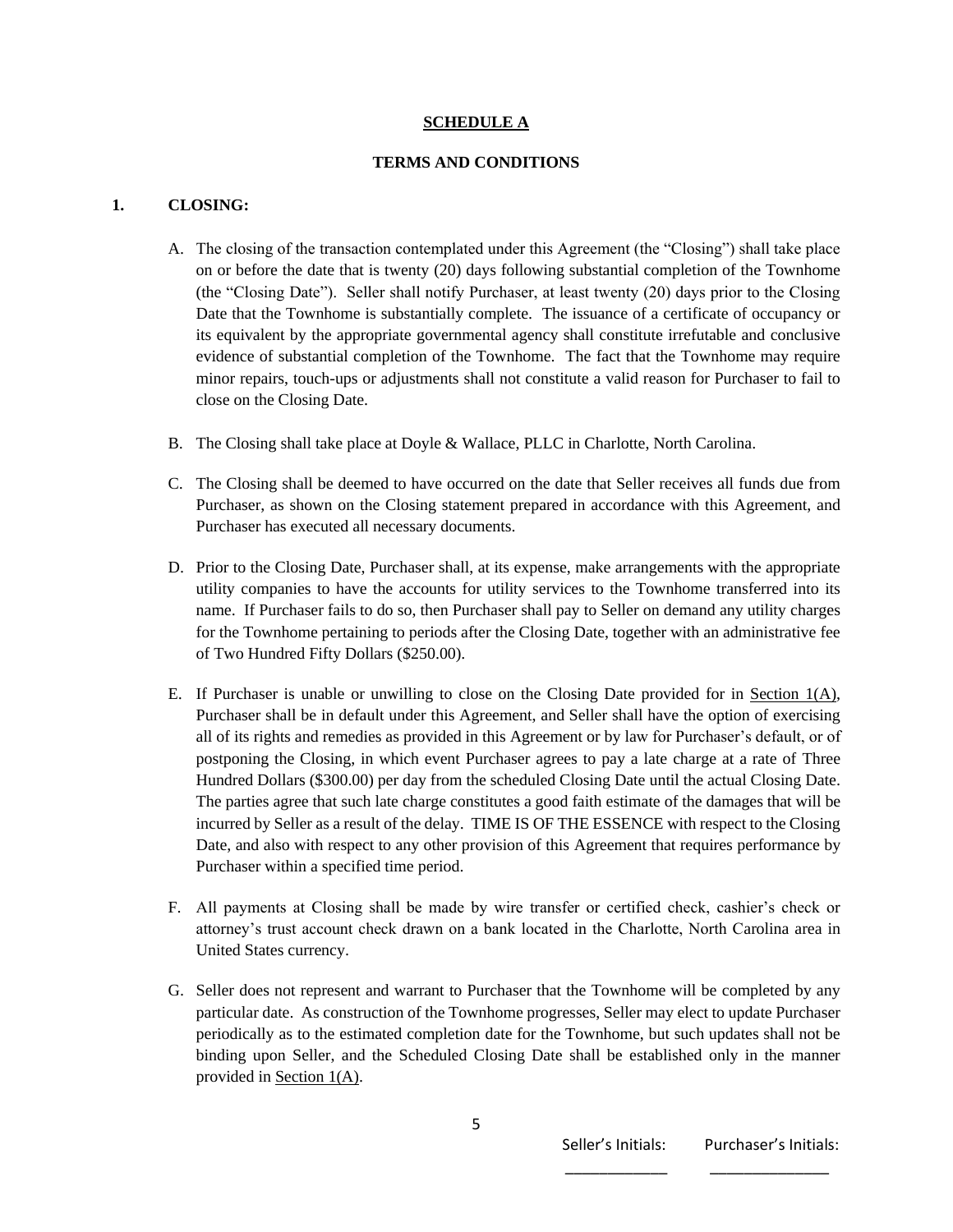#### **2. EXPENSES OF CLOSING:**

- A. The additional costs to be paid by the Purchaser at the Closing include the following:
	- 1. All closing costs associated with any loan obtained by Purchaser, including the loan origination fee, prepaid items such as interest and escrows, loan discount points, Purchaser's legal fees, and any insurance premiums (including private mortgage insurance and homeowners' insurance);
	- 2. All title search costs and title insurance premiums.
	- 3. The cost of recording the deed and the deed of trust, if Purchaser obtains a loan.
	- 4. Purchaser's pro rata shares of all real property taxes on the Townhome, which shall be prorated on a calendar year basis as of the Closing Date;
	- 5. Purchaser's pro rata share of the first monthly installment of the monthly maintenance and operational assessments to be paid to the Association for the Townhome, which assessments are set forth in the approved budget (the "Common Expenses"), prorated to the date of Closing; and
	- 6. An initial working capital contribution in an amount equal to twice the monthly installment of the assessment for Common Expenses against the Townhome. These amounts shall be forwarded to the Association and shall not be refundable.
- B. The Seller agrees to pay the following amounts in connection with the Closing:
	- 1. The expense of preparation of the deed, the lien affidavit, a non-foreign affidavit and the Internal Revenue Service Form 1099; and
	- 2. The cost of revenue stamps on the deed, and the cost of recording any release documents.
	- 3. The deed is to be made to:

#### **3. SELECTIONS AND UPGRADES:**

A. Within ten (10) days of the Effective Date, Seller and Purchaser will add as an addendum to this Agreement the final Selections/Upgrades Sheet (as defined below). Within ten (10) days of Seller's delivery of the final Selections/Upgrades Sheet to Purchaser (the "Selections/Upgrade Period", as the same may be extended by Seller in its sole discretion), Purchaser shall make selections among the various colors and options, floor coverings, countertops, cabinets and other features available to Purchaser, as set forth on the "Standard Selections" portion of the Selections/Upgrades Sheet delivered to Purchaser by Seller (the "Selections/Upgrades Sheet"). The Selections/Upgrades Sheet also reflects certain upgrades to the Standard Selections and the prototype floor-plans for the Townhome. The upgrades selected by Purchaser in its Selection/Upgrades Sheet shall be referred to herein as the "Upgrades".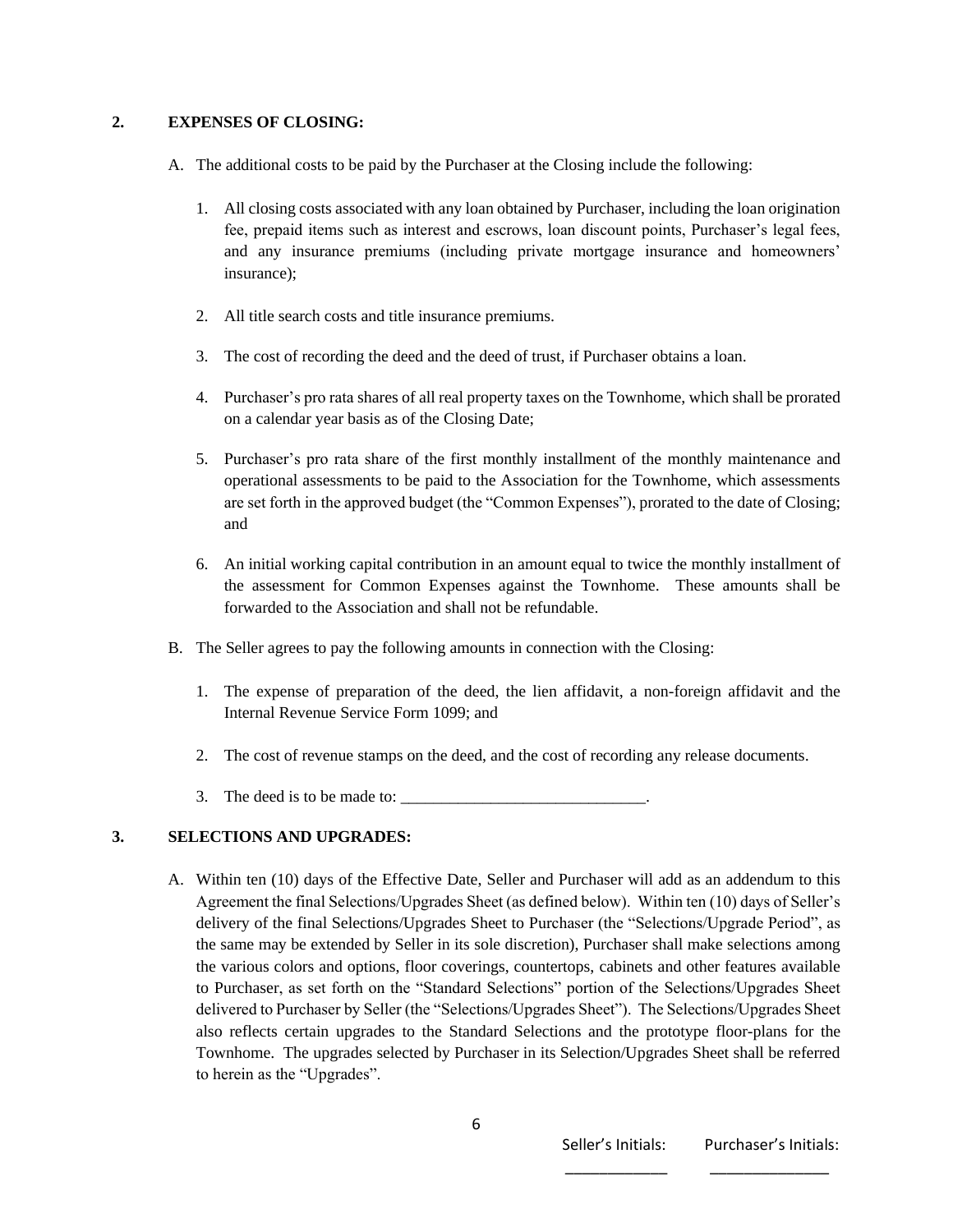- B. Purchaser shall deliver to Seller the Purchaser's completed Selections/Upgrades Sheet prior to the end of the Selections/Upgrades Period. The completed Selections/Upgrades Sheet will include the cost of the Upgrades (the "Additional Costs").
- C. The Plans for the Townhome will incorporate the Upgrades selected by Purchaser if and only if Additional Costs, if any, are accepted by Purchaser as described in Section 3(B) and Purchaser pays to Seller the Additional Costs for any Upgrades promptly upon approval thereof.
- D. The Base Purchase Price set forth in Section 3 of the Agreement shall automatically be increased to reflect the Additional Costs of the Upgrades selected by Purchaser and an Addendum to the Agreement reflecting such increase shall be delivered to Purchaser and Seller and attached to the Agreement (failure to attach such an Addendum, however, shall not invalidate the Agreement or the increase in the Purchase Price).
- E. Seller will contract with the Contractor to construct the Nolen Townes and Townhome (defined in Section 4 below) according to the Plans, and Contractor will agree to complete the Nolen Townes and the Townhome by a specified date. Except as otherwise provided in this Agreement, Purchaser shall have no rights to request any changes to the Plans.
- F. Seller will not be required to begin work (or continue work) on any Townhome until all contingencies set forth in this Agreement have been satisfied, and Purchaser has complied in all respects with each of the provisions of this Agreement.

#### **4. INSPECTIONS (HOME ORIENTATION):**

- A. After substantial completion of all of the work on Nolen Townes and the Townhome shown in the Plans and prior to Closing, Purchaser agrees that it shall inspect the Townhome with representatives of Seller or any contractor engaged by Seller, become thoroughly familiar with their condition, and complete an inspection list, noting any work required to be completed or corrected in order for the Townhome to conform to the Plans, including any visible surface defects which were present at the time of that inspection and such other defects as were apparent at inspection (the "Inspection List").
- B. Purchaser will cooperate with Seller in selecting a mutually agreeable date for the inspection. If Purchaser fails to participate in the scheduled inspection, Purchaser shall designate an agent to conduct the inspection on Purchaser's behalf. If Purchaser fails to participate in the inspection and fails to have Purchaser's agent participate in the inspection, including the completion of the Inspection List within five (5) days following Seller's first request for Purchaser to inspect the Townhome, Seller may either designate a qualified third party, not an agent or employee of Seller, to complete the inspection on Purchaser's behalf, or at Seller's election, Purchaser may waive its right to participate in the inspection, in writing, in which case Seller shall conduct the inspection together with the designated qualified third party (which may be a representative of the Seller), and in such event, the completed Inspection List shall be deemed to be accurate and complete. If Purchaser claims the existence of a visible defect noted by Purchaser after the Closing, and said defect is not noted on the Inspection List, Purchaser shall have the burden of overcoming a presumption in favor of the accuracy and completeness of the Inspection List in any arbitration or litigation, should Seller reject Purchaser's claim.

 $\overline{\phantom{a}}$  , and the contract of the contract of the contract of the contract of the contract of the contract of the contract of the contract of the contract of the contract of the contract of the contract of the contrac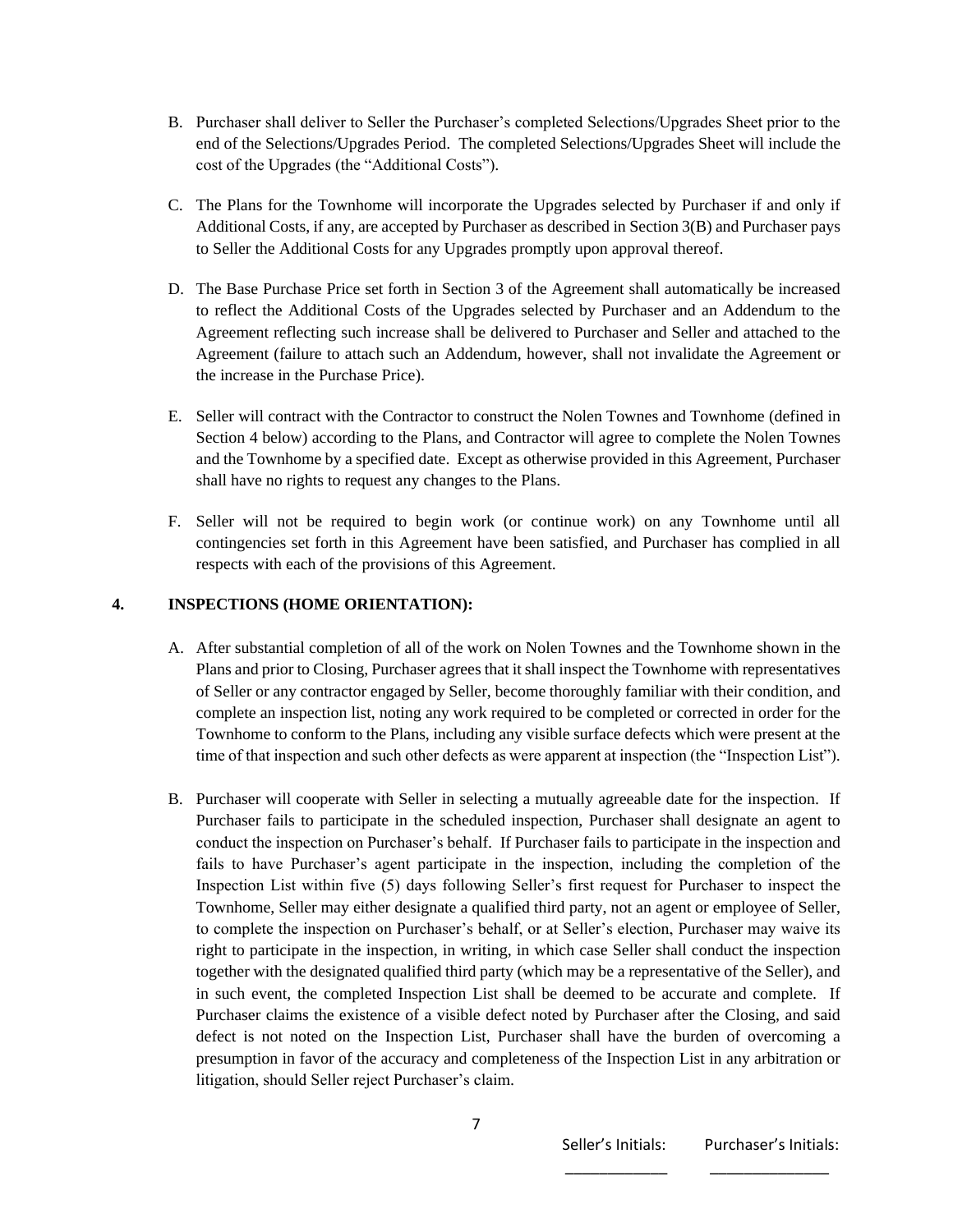- C. If Seller has not completed the repairs shown on the Inspection List prior to Closing, such failure shall not entitle Purchaser to delay the Closing or to hold back any portion of the Purchase Price, and Purchaser shall provide Seller or Contractor with access to the Townhome following the Closing for the purpose of making any such repairs.
- D. CONSTRUCTION SITES ARE INHERENTLY DANGEROUS. Purchaser acknowledges that neither the federal Occupational Safety and Health Act ("OSHA") nor Seller's insurance will allow Purchaser to make unaccompanied visits to the construction area. Purchaser agrees not to visit the construction area except for the scheduled visits with a representative of Seller provided for in this Section 4. Purchaser agrees to hold Seller harmless from and against any liability for personal injury or property damage resulting from visits to the construction area by Purchaser or Purchaser's invitees, and releases Seller and Contractor from any liability resulting from an injury to Purchaser or Purchaser's invitees while visiting the construction area.

#### **5. LIMITED WARRANTIES:**

- A. Purchaser acknowledges that the issuance of a Certificate of Occupancy for the Townhome by the Mecklenburg County Building Standards Department shall constitute conclusive evidence that the Seller has fulfilled all of its obligations with respect to the Townhome, subject to the completion of any unfinished items set forth on the Inspection List. Seller shall cause Contractor to warrant the construction of the Townhome to Purchaser for a period of one (1) year from the date of substantial completion of the Townhome in accordance with Contractor's then-prevailing warranty standards.
- B. Seller shall furnish to Purchaser all manufacturers' warranties relating to the appliances, personal property and equipment included within the Townhome, if any. Seller itself is not providing any warranties whatsoever, whether express, implied, or otherwise with regard to the appliances, personal property, equipment and heating and air conditioning system for the Townhome, and Purchaser agrees to look solely to the manufacturers with respect to any claims relating to those items.
- C. Seller makes no representations or warranties as to the condition or health of any of the common areas or limited common areas within the Nolen Townes, or any other areas in Nolen Townes that Seller doesn't have sole control over.
- D. Purchaser acknowledges and agrees that notwithstanding anything herein to the contrary, no warranty is being made herein with respect to any "consumer product", as that term is defined in the Magnuson-Moss Federal Trade Commission Improvement Act.
- E. No additional express or implied warranties with respect to the Nolen Townes or the Townhome are made by Seller, unless required by law.
- F. The provisions of this Section 5 shall survive the Closing.
- **6. REAL ESTATE BROKER:** Seller and Purchaser acknowledge that this Agreement was procured without intervention of any broker except for the Seller's Agent and the Purchaser's Agent, if any, listed on the first page of this Agreement, which shall be entitled to a commission payable by Seller in accordance with the terms of a separate agreement with Seller if and only if the sale closes. Purchaser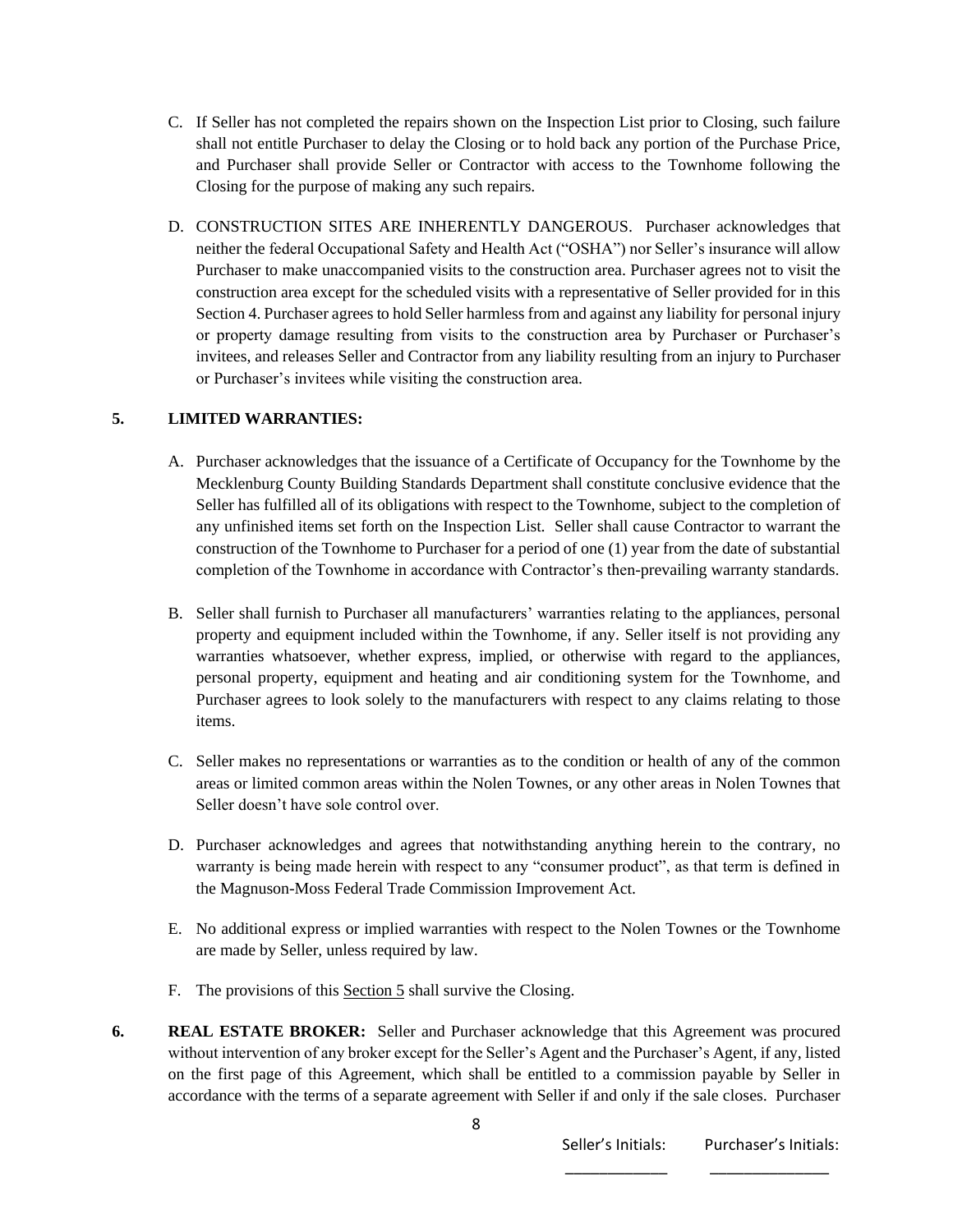shall indemnify Seller against the claims of any other broker, including any attorney's fees incurred as a result of such claim.

#### **7. DEFAULT:**

- A. If Seller fails to perform any of the covenants of this Agreement, then Purchaser shall send written notice thereof to Seller in accordance with Section 12 hereof and Seller shall have ten (10) days from its receipt of such notice within which to cure such default. If Seller shall fail, after written notice and the expiration of such ten (10) day cure period, to cure such default then the Earnest Money Deposit and other deposits, if any, paid by Purchaser to Seller pursuant to this Agreement shall be returned to Purchaser plus One Hundred Dollars (\$100.00), and thereafter the parties shall be relieved of further liability hereunder. Purchaser's legal and equitable remedies shall be limited to those contained in this Section 7.A and in no event shall Seller be liable for damages of any kind.
- B. If Purchaser fails to perform any of the covenants of this Agreement, then Seller shall send written notice thereof to Purchaser in accordance with Section 12 hereof and Purchaser shall have ten (10) days from its receipt of such notice within which to cure such default. If Purchaser shall fail, after written notice and the expiration of such ten (10) day cure period, to cure such default, the Seller shall have the right to terminate this Agreement and retain the Earnest Money Deposit and other deposits paid by Purchaser. In addition, Seller shall have the right to exercise any other right or remedy it may have as a result of Purchaser's default, including, but not limited to, an action for monetary damages or specific performance. In addition, the cost of any Upgrades to the Townhome shall be paid by Purchaser.
- **8. CONVEYANCE:** Seller shall convey marketable title to the Townhome by Special Warranty Deed, subject to the following "Permitted Exceptions":
	- A. All taxes and assessments not yet due and payable.
	- B. Applicable zoning ordinances and all other restrictions and regulations by governmental authorities.
	- C. All of the terms, conditions, provisions, rights, privileges, obligations, easements, and liens set forth and contained in any one or more of the Declaration, the Articles of Incorporation and the Bylaws for the Association, as now or hereafter amended. Purchaser expressly acknowledges, by execution of this Agreement, that the Townhome shall be subject to all of the terms, conditions, use restrictions, easements, assessments, architectural restrictions and other provisions contained in those documents and amendments thereto, including the obligation to pay monthly assessments to the Association.
	- D. All other restrictions, agreements, and easements of record which affect the Townhome.

The acceptance of the deed by Purchaser shall be deemed to be full performance and discharge of every agreement and obligation on the part of Seller to perform pursuant to the provisions of this Agreement, except those which are specifically designated in this Agreement to survive the Closing or which survive the Closing by operation of law.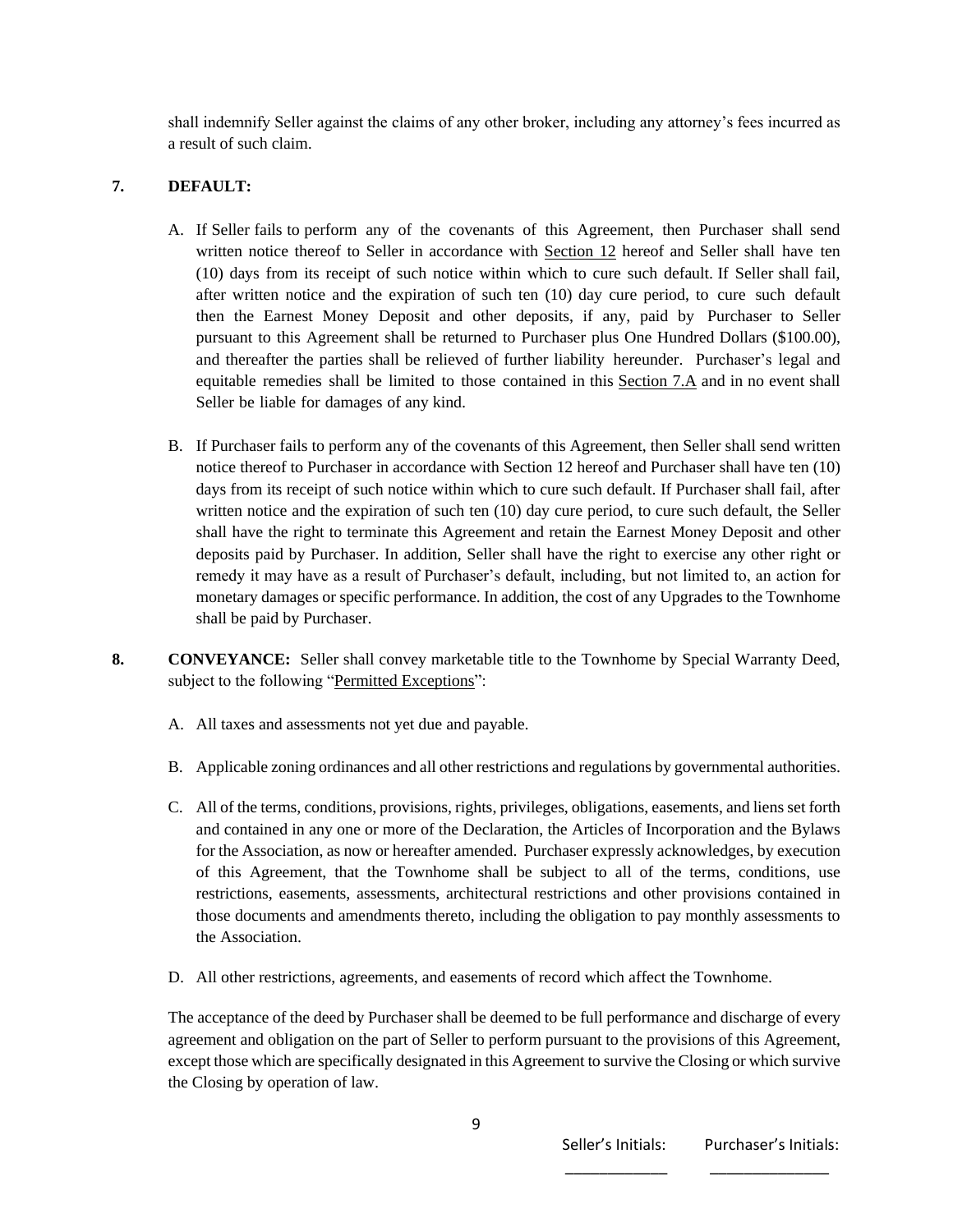#### **9. COMPLETION OF DEVELOPMENT:**

- A. Purchaser acknowledges that construction activities at the Nolen Townes may occur subsequent to the Closing, and that such activity may cause some inconvenience to Purchaser. Purchaser agrees to make no claim against Seller, its employees, contractors or agents as a result of such activity and further acknowledges that if Purchaser or a member of Purchaser's family, or any invitee of Purchaser enters any construction site, the indemnities and waivers contained in Section 4 shall apply.
- B. The provisions of this Section 9 shall survive the Closing.
- **10. POSSESSION:** Possession of the Townhome shall be delivered by Seller to Purchaser at Closing.
- **11. PERFORMANCE DISRUPTION:** Notwithstanding anything to the contrary contained in this Agreement, Seller shall not be liable for delay in the performance of its obligations if such performance is prevented, hindered, delayed or affected by: workers' or subcontractors' labor strike, riots, acts of God (including but not limited to fire, windstorm, flood, tornadoes, earthquakes, lightning or other casualty), failure of Seller's suppliers of building materials to deliver requested building materials, terrorist actions or any other unusual act, event or catastrophe. If the Nolen Townes or the Townhome is substantially damaged or destroyed by fire or other casualty prior to Closing, then Seller may, at its option, either terminate this Agreement by delivery of written notice to Purchaser, in which event the Earnest Money Deposit and other deposits paid by Purchaser to Seller shall be returned to Purchaser and neither party shall have any further liability under this Agreement, or Seller may extend the Closing for a period of up to ninety (90) days from the date of the casualty in order to repair the damage.
- **12. NOTICE:** The delivery of any item and the giving of notice in compliance with this Agreement shall be accomplished in writing by personal delivery or by certified mail addressed to the parties at the addresses set forth on the first page of this Agreement. Any notice given in accordance with the provisions of this Section 12 shall be deemed to be effective, if personally delivered, on the date of such delivery, or if mailed by registered or certified mail, on the date upon which the return receipt is signed or delivery is refused or the notice is designated by the postal authorities as not deliverable, as the case may be. Each party may give notice to the other party of a change of its address for the purpose of giving notice under this Section 12.
- **13. ASSIGNMENT:** This Agreement is personal to Purchaser and may not be assigned by Purchaser without the prior written consent of Seller, which consent may be withheld by Seller in its sole and absolute discretion. Any attempted assignment in violation of this provision shall be null and void. Seller shall have the right to assign its rights under this Agreement without the consent of Purchaser.
- **14. BINDING EFFECT:** This Agreement shall be binding upon, and shall inure to the benefit of, the heirs, successors, executors, administrators, legal representatives and permitted assigns of the respective parties.
- **15. EFFECTIVE DATE:** The Effective Date of this Agreement shall be the date on which the last one of Seller and Purchaser has signed this Agreement.

 $\overline{\phantom{a}}$  , and the contract of the contract of the contract of the contract of the contract of the contract of the contract of the contract of the contract of the contract of the contract of the contract of the contrac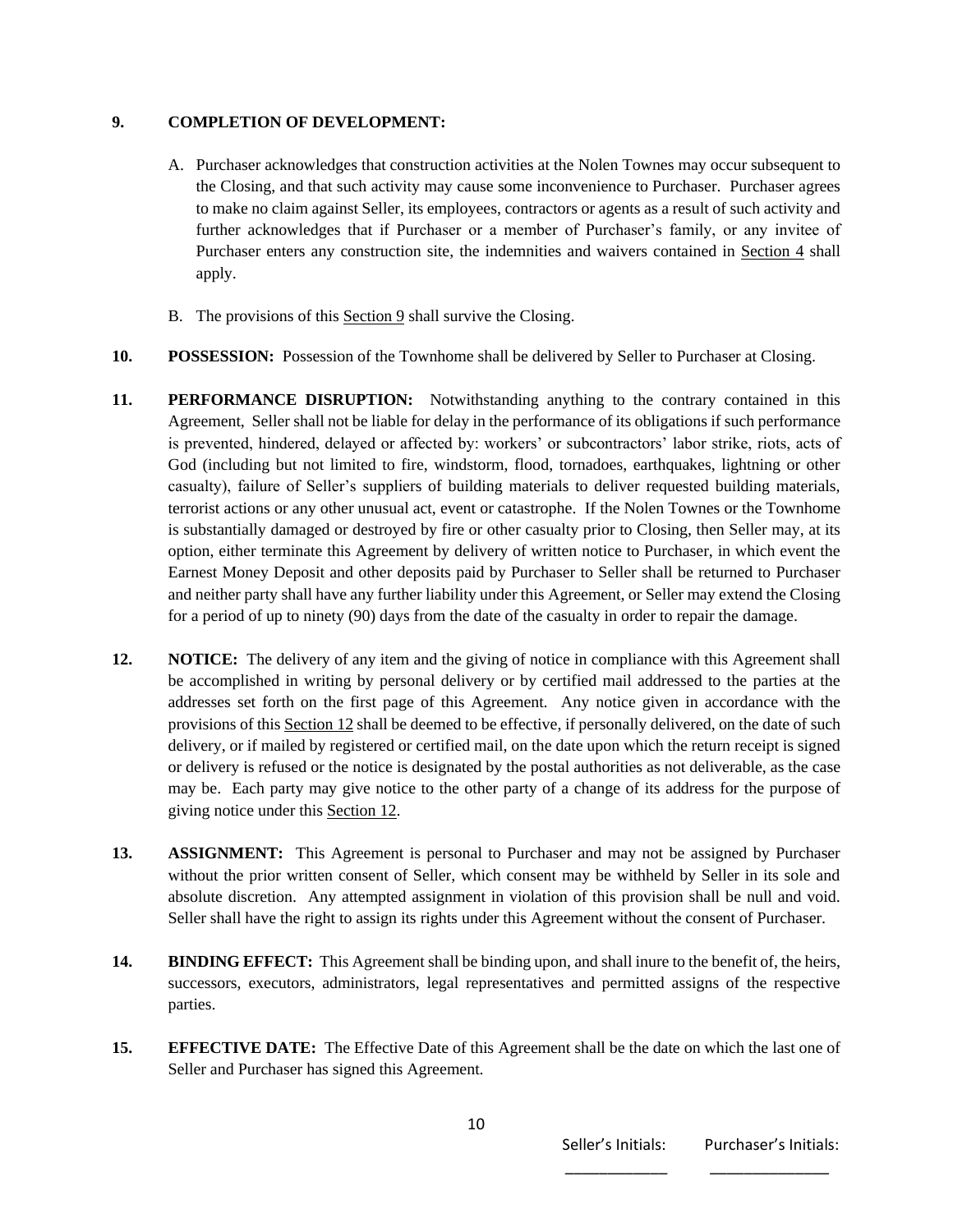- **16. AGREEMENT:** Purchaser acknowledges that Purchaser's Earnest Money Deposit is tendered with this Agreement subject to prior sale of the Townhome and that this Agreement is not binding upon Seller until executed by an authorized manager of Seller.
- **17. PURCHASER:** If Purchaser is composed of more than one person, the choices, designations, and other decisions of one person shall bind all of the others, and all persons comprising Purchaser shall be jointly and severally liable for all obligations of Purchaser under this Agreement.
- **18. MISCELLANEOUS:** References to Purchaser or Seller and other references contained herein shall be deemed to include the plural, neuter, feminine and masculine. If any provision of this Agreement is held invalid or unenforceable, the remainder of it shall not be affected thereby, and to this end the provisions hereof are declared severable.
- **19. COMPLETE AGREEMENT:** This Agreement contains all agreements of Seller and Purchaser with respect to the Townhome, and supersedes any prior written or oral agreements between the parties. Neither party is relying on any statement or representation made by or on behalf of the other party that is not set forth in this Agreement. This Agreement may not be modified orally, but only by a written modification agreement executed by both Seller and Purchaser.
- **20. CONDITIONS TO SELLER'S OBLIGATIONS:** Seller's obligations under this Agreement are expressly conditioned upon: (i) Seller's obtaining all necessary governmental permits and approvals to construct Nolen Townes, including, but not limited to, construction permits and occupancy permits (Seller agrees to apply for all such permits and approvals in a timely manner, and to use reasonable good faith efforts to obtain all such permits and approvals prior to the Closing Date); (ii) Seller's execution of a sufficient number of Purchase Agreements for Townhomes in Nolen Townes in such form and content acceptable to Seller and Seller's lender in their sole and absolute discretion; (iii) Seller's procurement of financing for the construction of Nolen Townes on terms and conditions acceptable to Seller in its sole discretion (Seller shall apply for such financing in a timely manner and use reasonable good faith efforts to obtain such financing, but discloses to Buyer that such financing may be contingent upon items outside of Seller's control); and (iv) the approval by Seller's lender of the form and content of the documents necessary to create the planned unit development of Nolen Townes.

If Seller, despite good faith efforts to do so, is unable to satisfy all of the foregoing conditions within **ONE HUNDRED AND EIGHTY (180)** days following the Effective Date, then Seller may terminate this Agreement by delivery of written notice to Purchaser within **TWO HUNDRED (200)** days after the Effective Date, and in that event Seller shall return to Purchaser the Earnest Money Deposit paid by Purchaser, and the parties shall be released from all further obligations under this Agreement.

- **21. DISAGREEMENT:** If at any time before the Closing, there is a material disagreement between Purchaser and Seller as to quality, nature or character of the work, or any matter, fact or thing affecting the Selections/Upgrade Sheet or the Plans, Seller may, at its option, return the Earnest Money Deposit to Purchaser and cancel this Agreement, and Seller shall have no further duties or obligations to Purchaser.
- **22. CERTAIN LITIGATION BETWEEN THE PARTIES:** In the event any action or proceeding in law or equity be instituted by Seller for an alleged breach of any obligation of Purchaser under this

 $\overline{\phantom{a}}$  , and the contract of the contract of the contract of the contract of the contract of the contract of the contract of the contract of the contract of the contract of the contract of the contract of the contrac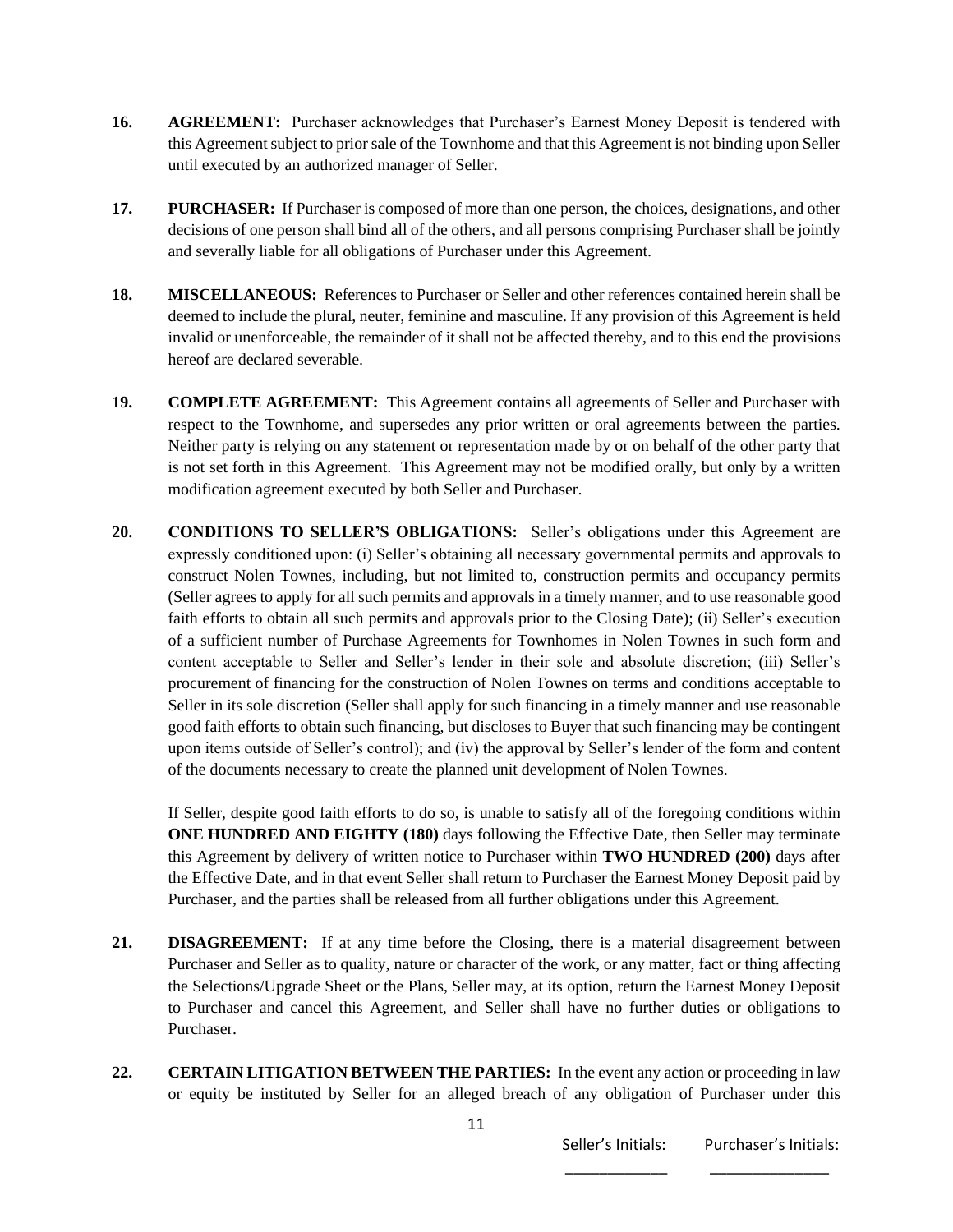Agreement, the prevailing party (by judgment or settlement) in such action or proceeding shall be entitled to recover as part of such action or proceeding such reasonable attorneys' fees, expert witness fees, and court costs as may be fixed by the court or jury, or arbitration panel, but this provision shall not apply to any cross complaint filed by anyone other than Seller in such action or proceeding.

#### **23. UNRECORDED PLAT:**

A. Preliminary Plat. Attached as Schedule D to this Agreement is an approved preliminary plat (the "Preliminary Plat") showing the Townhome Lot. A final subdivision plat (the "Final Subdivision Plat") showing the Townhome Lot has not yet been properly approved under the subdivision ordinance or recorded with the Register of Deeds of the county in which the Townhome Lot is located.

A FINAL SUBDIVISION PLAT HAS NOT BEEN APPROVED OR RECORDED ON THE DATE OF THE AGREEMENT. NO GOVERNMENTAL BODY WILL INCUR ANY OBLIGATION TO THE PURCHASER WITH RESPECT TO THE APPROVAL OF THE FINAL SUBDIVISION PLAT. CHANGES BETWEEN THE PRELIMINARY PLAT AND FINAL SUBDIVISION PLATS ARE POSSIBLE. THE AGREEMENT MAY BE TERMINATED WITHOUT BREACH BY THE PURCHASER IF THE RECORDED FINAL SUBDIVISION PLAT DIFFERS IN ANY MATERIAL RESPECT FROM THE PRELIMINARY PLAT.

B. Closing. Prior to Closing, Seller shall deliver to Purchaser a copy of the recorded Final Subdivision Plat. If the approved and recorded Final Subdivision Plat does not differ in any material respect from the Preliminary Plat, the Purchaser may not be required by Seller to close any earlier than five (5) days after the delivery of a copy of the recorded Final Subdivision Plat. If the approved and recorded Final Subdivision Plat differs in any material respect from the Preliminary Plat, the Purchaser may not be required by the Seller to close any earlier than fifteen (15) days after the delivery of the recorded Final Subdivision Plat, during which fifteen (15) day period the Purchaser may terminate the Agreement without breach or any further obligation and may receive a refund of all Earnest Money Deposits set forth in this Agreement.

**[End of Schedule A]**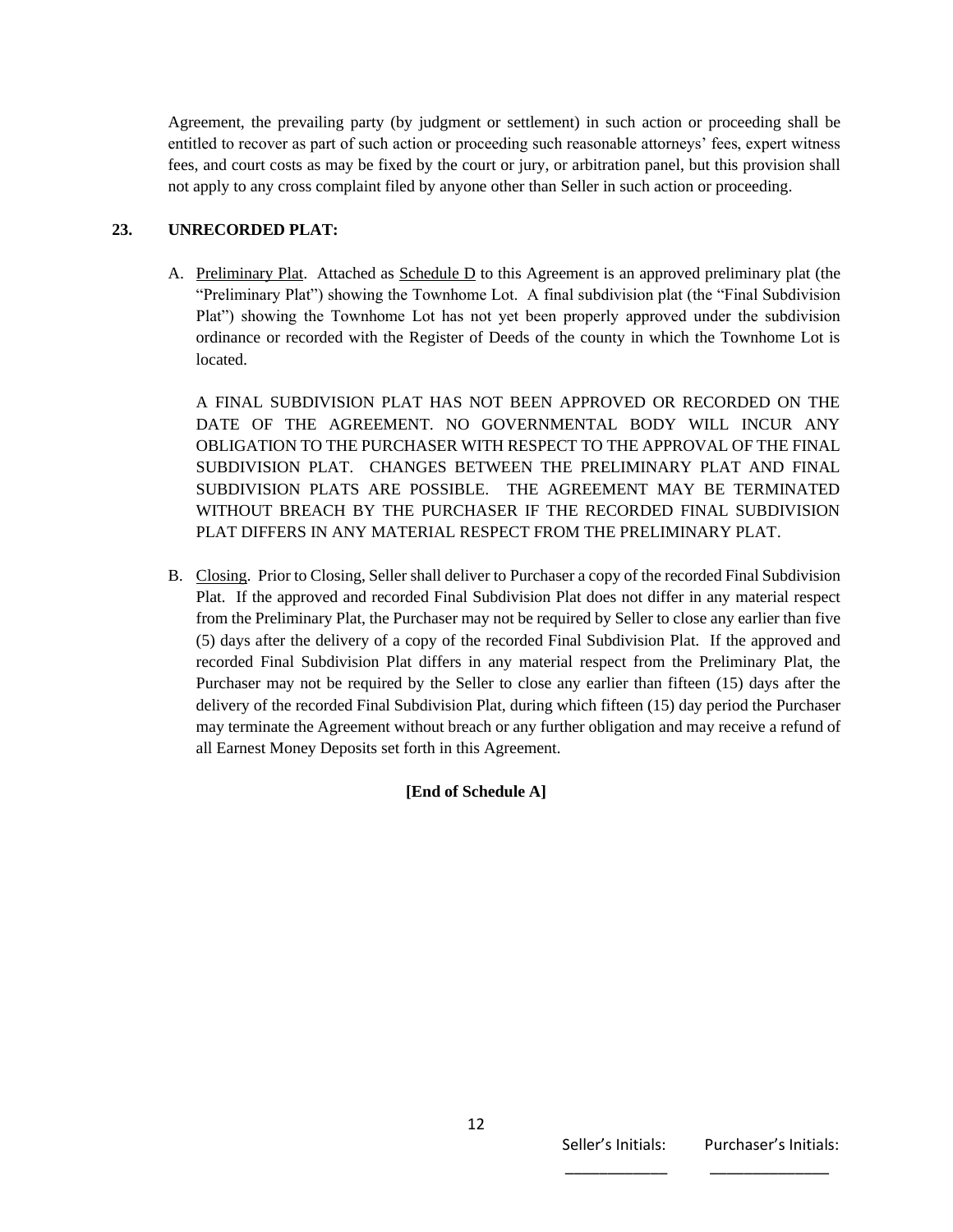#### **SCHEDULE B**

#### **ADDITIONAL PROVISIONS**

Purchaser and Seller hereby agree that the terms and conditions attached as Schedule A to the Agreement are hereby supplemented and/or amended as follows:

Any capitalized term used above shall have the meaning given that term in the Agreement. In the event of any

conflict between this Schedule B and the remainder of the Agreement, including Schedule A, this Schedule B shall control.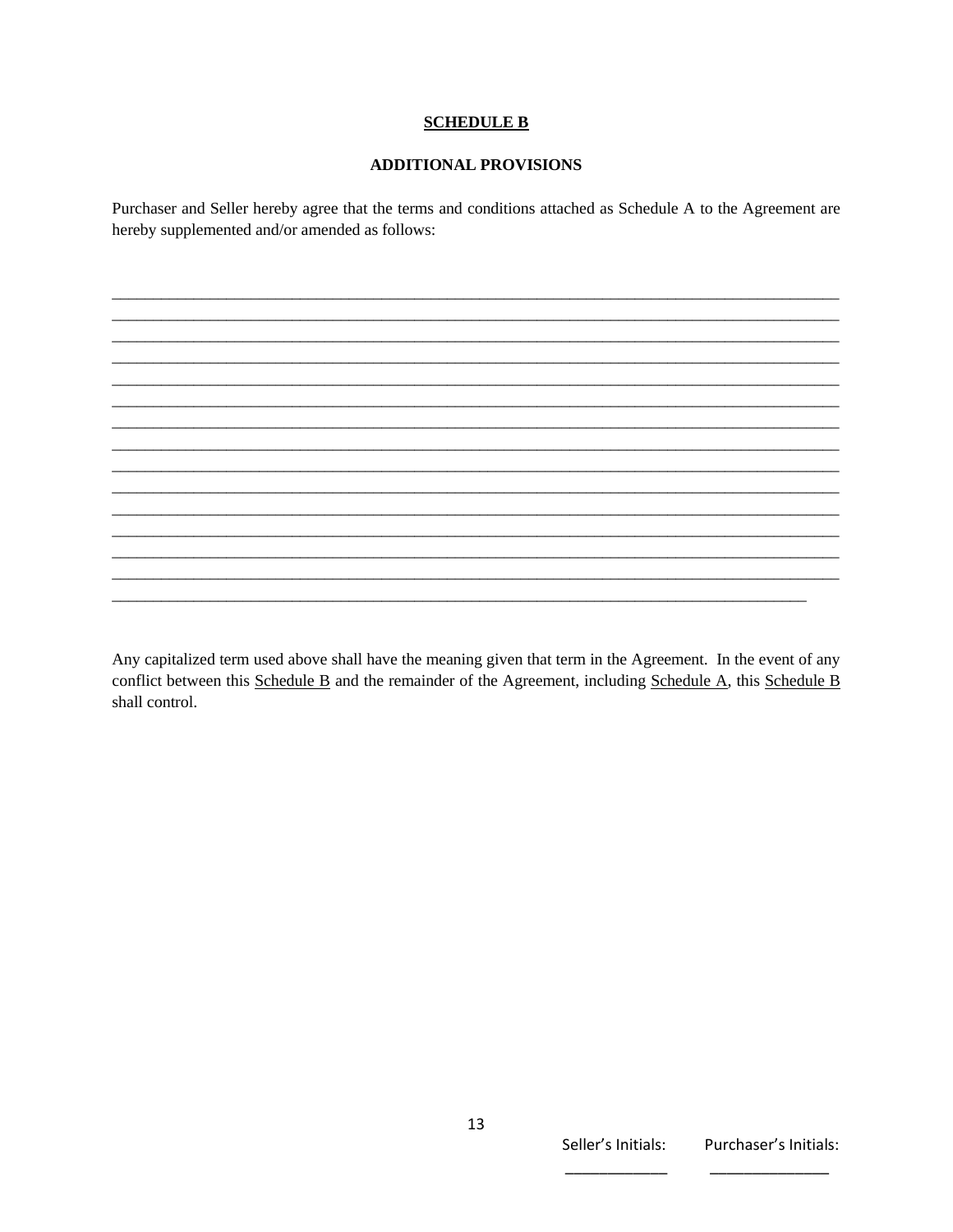# **SCHEDULE C**

## **TOWNHOME PLAN**

# **See Attached Floor Plan**